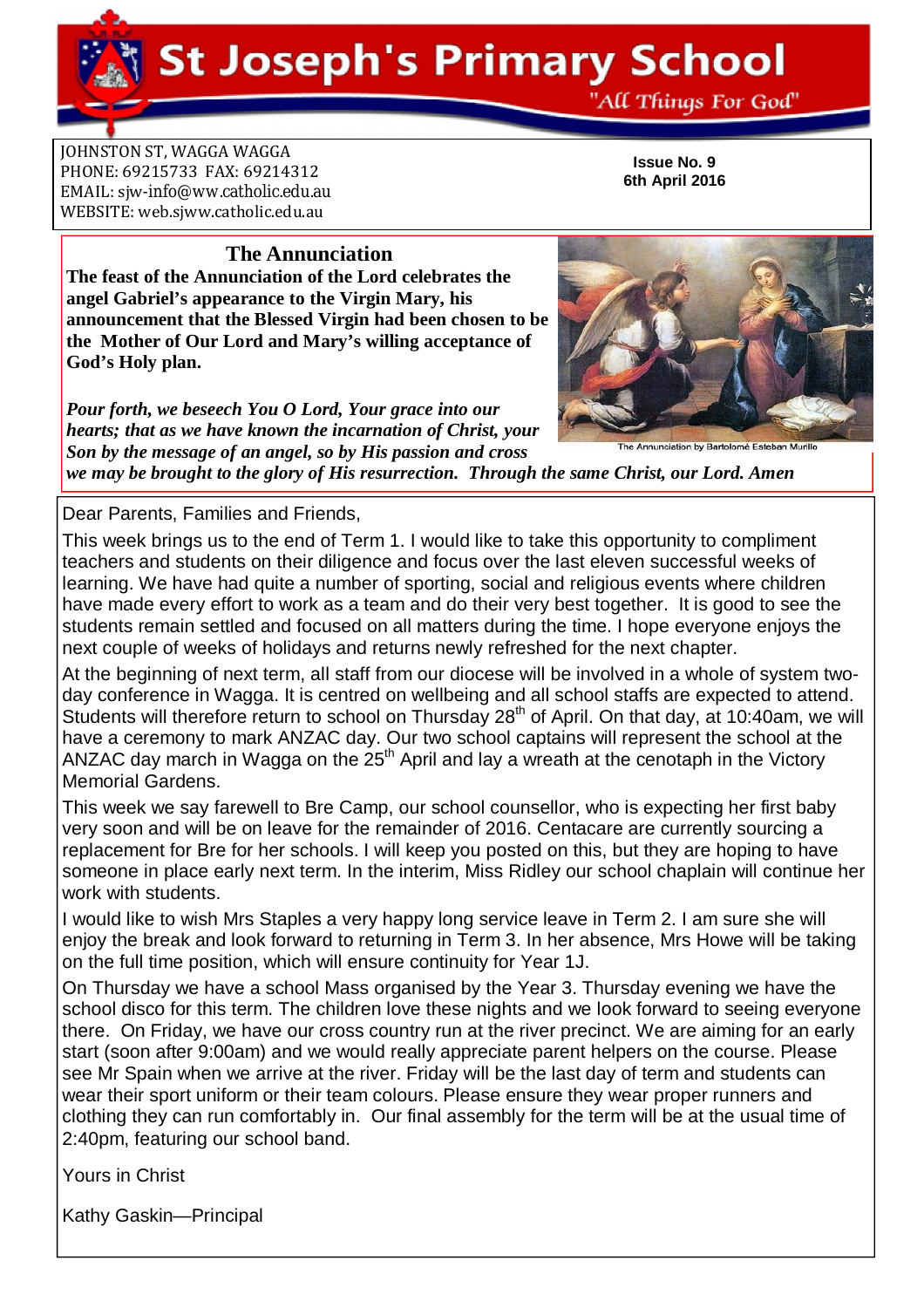# **Important Dates for Term 1 2016**

Friday 8th April Last Day of Term 1

Thursday 7th April School Mass at Cathedral at 9.15am Yr 3 assisting Thursday 7th April School Disco 5.30pm—7pm Friday 8th April Cross Country 9.30am

## **Important Dates for Term 2 Weeks 1-2 2016**

Monday 2nd May Paul Kelly Cup Year 6

Monday 25th April Anzac Day-public holiday Tuesday 26th April Diocesan School Conference—Pupil Free Day Wednesday 27th April Diocesan School Conference—Pupil Free Day Thursday 28th April First Day for students Term 2 Thursday 28th April Anzac Day Ceremony 10.40am Thursday 5th May Year 2 Mass 9.15am Cathedral Friday 6th May Mother's Day Breakfast

**Pupil Free Days** Monday 25th April—Anzac Day Tuesday 26th April—Diocesan School Conference Wednesday—Diocesan School Conference

# Disco Disco Disco

**Our school disco is being held on Thursday 7th April in the school hall Time: 5.30pm—7pm**

**Cost: \$6—this includes entry, hot dog and drink. Lollies and extra drinks will be available to buy. Glow sticks (4 for \$1) and hair spraying (\$2) will be available at the tuckshop.**

**Parent helpers required on the night. Please be prompt in picking up your children.**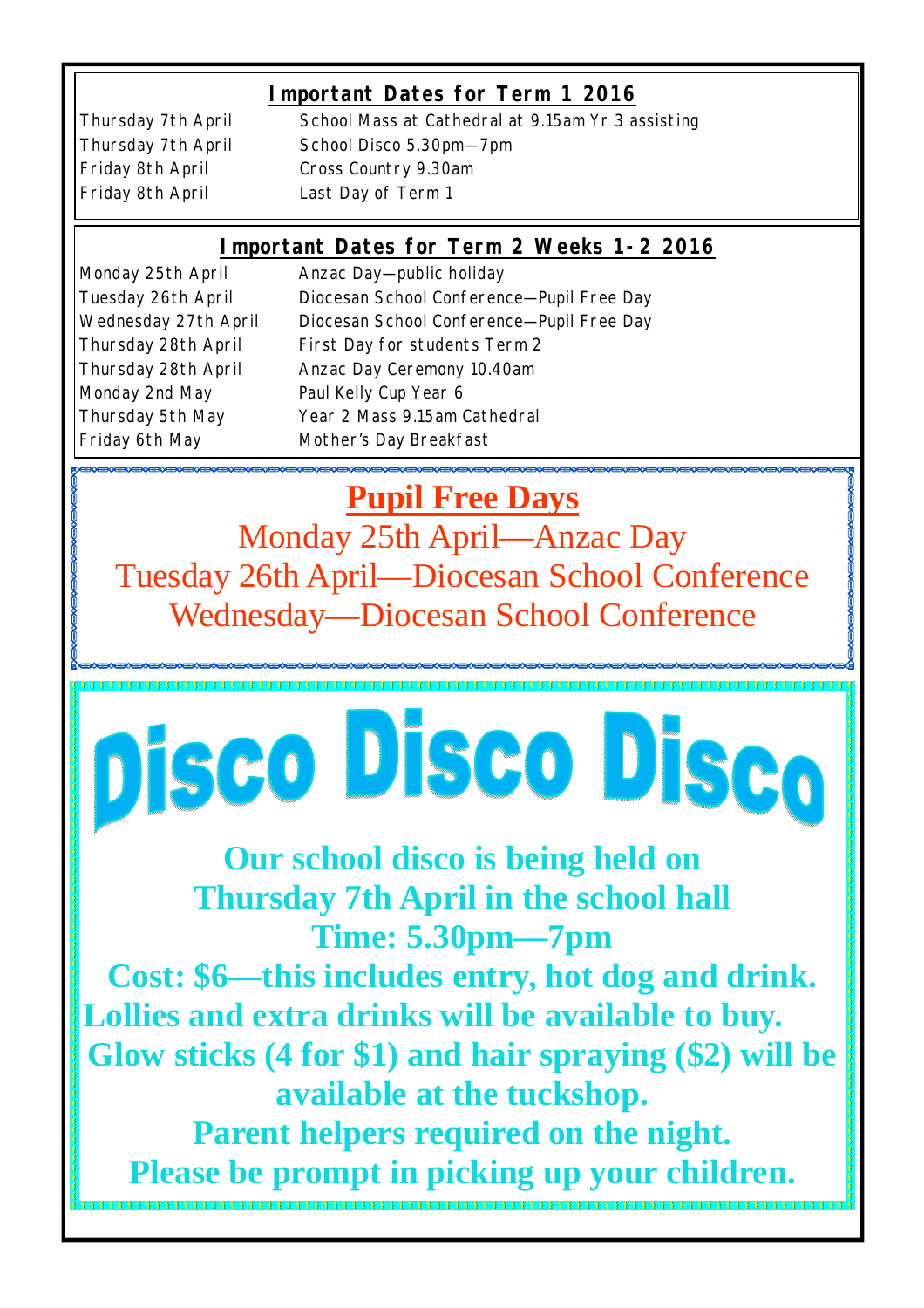# **From the Assistant Principal—Paul Spain**

## **Cross Country**

This Friday all students will participate in the cross country carnival which will take place at Wagga beach. The events will commence at 9:15am where all students from Years 2 to 6 will walk the course. During this time Kinder and Year 2 students will run a shortened version of the course.

Under 8/9/10 will run 2km and under 11/12 3km. The first three in each division will be selected to attend the Diocese carnival to be held in Holbrook on Friday April 29th. Those attending will receive their notes on Friday.

Students may wear either their sports clothes or clothing in the colour of their house in which they can safely run. Parental assistance would be greatly appreciated particularly in the area of course marshalling and recording. We expect the events to conclude around 11:30. If you can help please meet at the school at 9.10am.

## **MacKillop Swimming**

Congratulations to Lara Knox and Emily Saeki on their outstanding results at the MacKillop carnival in Sydney last Thursday. Both girls swam personal best times by a number of seconds and were wonderful ambassadors for St Joseph's.

## **MacKillop Diving**

We wish the best of luck to Amelia Hackett in Year 3 who today competes in the MacKillop diving championships in Sydney. This is the first time St Joseph's has had a representative in this sport.

## **Paul Kelly Cup**

Year 6 students will be representing the school at the Paul Kelly Cup AFL competition on Monday May 2nd. For the first time St Joseph's will be sending a girl's team to this event. Students will receive their notes with details of the day this week.

| <b>Merit Awards Week 10 Term 1</b> |                                                | <b>Year 6 Confirmation 2016</b>                                            |
|------------------------------------|------------------------------------------------|----------------------------------------------------------------------------|
| Kinder                             | Tom Wood<br>Isabella Spliet                    | <b>Year 6 will receive the Sacrament</b><br>of Confirmation on Sunday 15th |
| Year 1J                            | Lucy Longmore                                  | May at 10am at the Cathedral.                                              |
|                                    | <b>Athary Masanam</b>                          | A parent information night will be                                         |
| Year 1S                            | <b>Brody Campbell</b><br>Sofia Vargas Illescas | held on Monday 2nd May at 7pm in                                           |
| Year 2                             | Jada Burgun                                    | the Year 6 classroom. We invite all                                        |
|                                    | Kai Stanmore                                   | Year 6 parents to attend.                                                  |
| Year 3                             | <b>Riley Bradshaw</b><br><b>Charlie Tindal</b> | <b>Bishop Hanna will visit the Year 6</b>                                  |
| Year 4                             | Olivia Pollard                                 | students on Friday 13th May at                                             |
|                                    | Dominic Cabot                                  | 9.30am to discuss the Sacrament                                            |
| Year 5                             | Matilda Buchanan                               | of Confirmation. A note has been                                           |
| Year 6                             | Niamh Chu<br>Olivia Hosie<br>William Smyth     | sent home today with Year 6<br>with all information re Confirmation.       |

Our next school Mass will be held on Thursday 7th April at 9.15am in the Cathedral. Year 3 will be assisting Fr Rick with the Mass. We welcome all our families to join us.